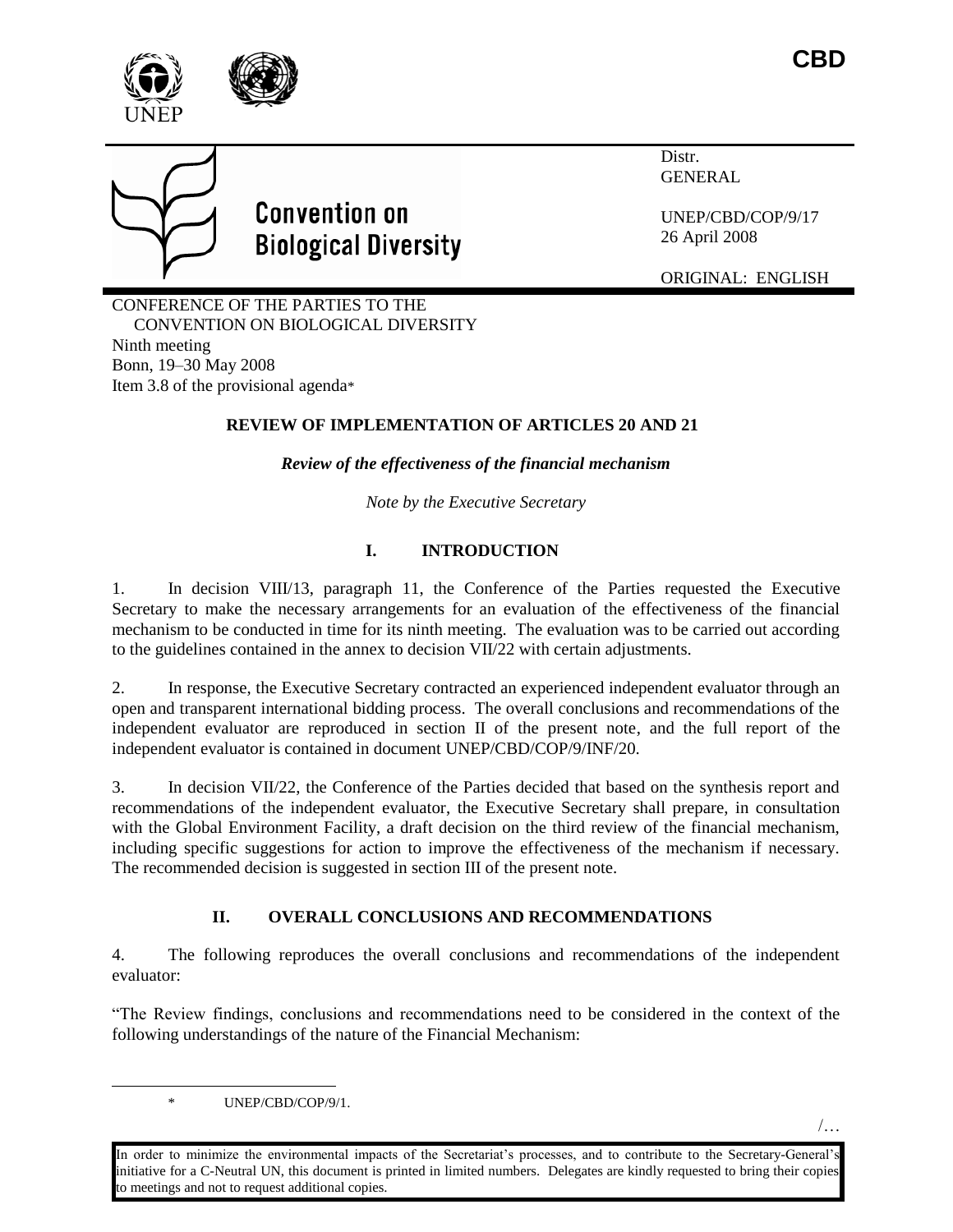#### UNEP/CBD/COP/9/17 Page 2

- The CBD and the GEF are distinct institutions, with their own governing bodies and own rules and ways of operating. The only legal links between the two entities are COP Decision  $II/6$ appointing the GEF as the Financial Mechanism of the Convention on an interim basis; The Instrument for the Establishment of the Restructured Global Environment Facility (2004); and, the 1996 Memorandum of Understanding between the COP and the Council of the GEF.
- As the Financial Mechanism of the COP, the GEF is accountable to the CBD for providing funding to eligible countries (developing countries and countries with economies in transition) for the incremental costs of activities with global benefit (Instrument for the Establishment of the Restructured Global Environment Facility, 2004).

## *"Overall Conclusions*

"1. The effectiveness of the GEF as the Financial Mechanism of the Convention on Biological Diversity has been maintained or improved over the period of the review  $(2001 - 2007)$  in the following areas:

- Allocation of total GEF financial resources to the biodiversity focal area in GEF 3 (July 2002 June 2006) and in GEF 4 (July 2006 – June 2010) has been maintained at 32%, the same proportion as for the climate change focal area; however, the real value of total GEF contributions, and therefore allocations to biodiversity, has likely declined because of inflation and carryover of unspent funds (maintained)
- Timely availability of GEF funds for approval and implementation of biodiversity (maintained)
- Conformity of the GEF portfolio of project activities to CBD guidance (maintained)
- Responsiveness and alignment of the GEF biodiversity focal area strategy with CBD objectives and programs of work (improved)
- A rebalancing of GEF project activity from strong emphasis on biodiversity conservation in Protected Areas - CBD Objective 1, to more projects and volume of resources accessed for sustainable use activities - CBD Objective 2 (improved)
- Establishment of an independent GEF Evaluation Office, reporting to the GEF Council, producing an appropriate suite of evaluation products which inform GEF decision making (improved)
- Recent initiatives to strengthen the cooperation between the GEF Secretariat and the CBD Secretariat (improved)
- The Monitoring and Evaluation systems established by the GEF Council have improved substantially over the period of the review and are complete and appropriate in most aspects; evaluation products are timely and aid GEF decision making; gaps in implementation include the quality of project evaluations from Implementing Agencies, and further development and application of biodiversity project tracking tools (improved).

"2. Additional improvements have been recently undertaken by the GEF, for which it is premature to determine their impact on effectiveness of the Financial Mechanism:

 $\bullet$  Streamlined project cycle, approved in June 2007 by GEF Council – a key concern of the CBD COP on effectiveness of the since COP IV (1998)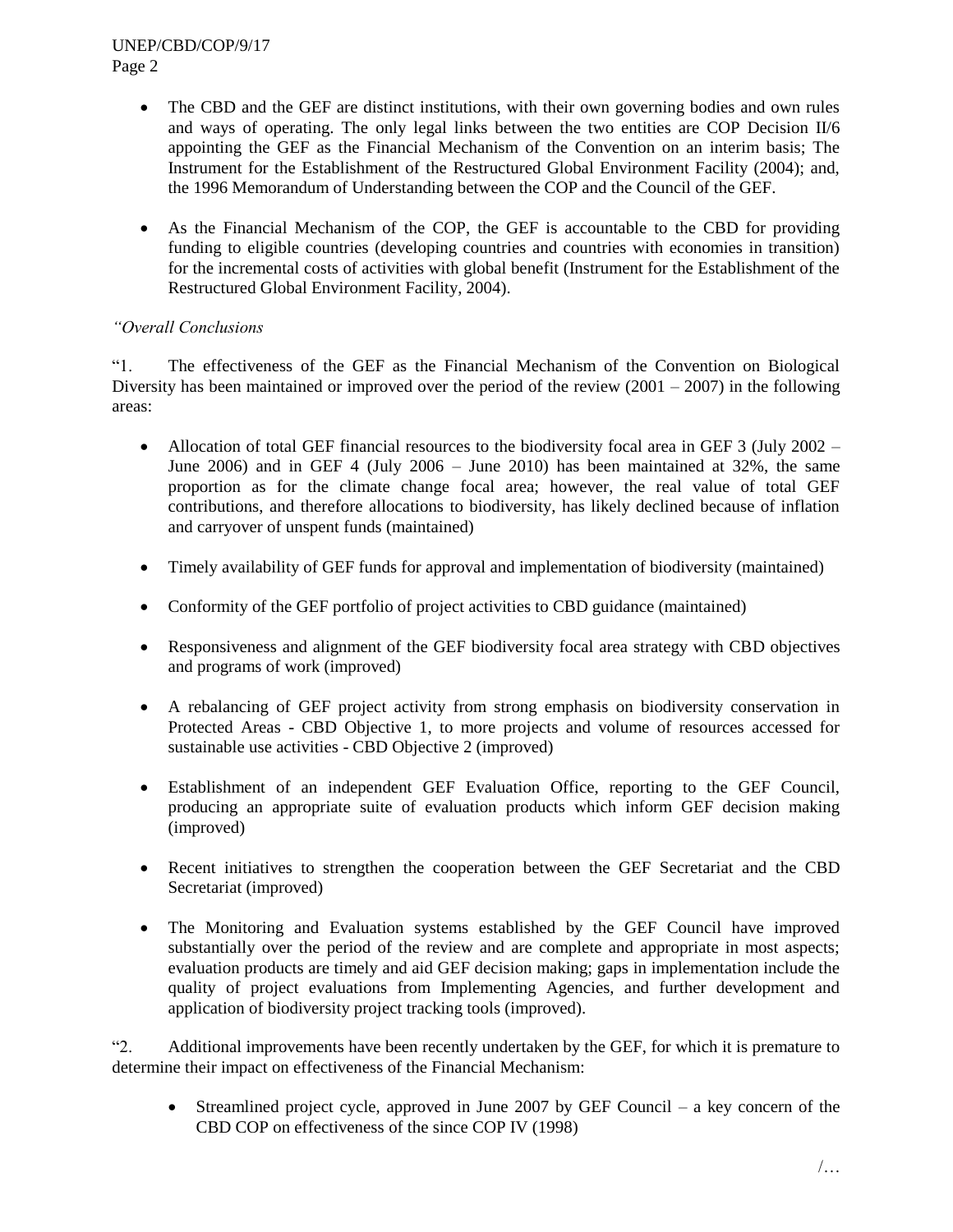- Results management framework approved in June 2007, including application of biodiversity tracking tools for protected areas and biodiversity mainstreaming starting in GEF-3, and for all four strategic objectives in GEF- $4<sup>1</sup>$
- Implementation of the Resource Allocation Framework under the  $4<sup>th</sup>$  Replenishment. Preliminary findings of the current review on implementation of the RAF are:
	- o The RAF could potentially increase the share of GEF biodiversity resources accessed by mega-diverse countries, as well as by small island developing states (SIDS) and least developed countries (LDCs);
	- o Mega-diverse countries have utilized a substantially larger portion of GEF biodiversity resources allocated to them under the RAF compared to countries with economies in transition (EITs), least developed countries (LDCs) and small island developing states (SIDS) in the first year of implementation.

"3. The following areas of GEF operations need improvement to strengthen the effectiveness of the Financial Mechanism:

- Timeliness in addressing some key GEF effectiveness concerns identified by the COP (e.g., project cycle streamlining)
- GEF Reports to the Conference of the Parties to extend beyond conformity reporting to demonstrating the contribution that the GEF funding has made to achieving the objectives of the Convention through support for the incremental costs of conserving and sustainably using globally significant biodiversity
- Better implementation of specific obligations under the Memorandum of Understanding between the Conference of the Parties of the CBD and the Council of the GEF will improve the effectiveness of the financial mechanism. Areas for improvement include the governing bodies acting fully on their respective responsibilities (e.g. COP providing an assessment of funds needed to the GEF Council for each replenishment, and the GEF Council reporting on outcomes and results of funded activities; and, improved, formalized mechanisms for more systematic cooperation between the respective Secretariats, building on the recent initiatives of the CEO of the GEF and the Executive Secretary of the CBD)
- Improved GEF reporting to the CBD COP to demonstrate GEF progress and results achieved in meeting the objectives of the Convention and supporting implementation of the Conventions programmes of work.

"4. CBD initiatives and COP decisions have contributed to improvements in the effectiveness of the Financial Mechanism:

 COP decisions on the Strategic Plan of the Convention and the Framework for Monitoring of achievement of the 2010 Biodiversity Target, and on specific programmes of work, have contributed to alignment of the GEF biodiversity strategic objectives and strategic programs with COP decisions.

l

<sup>1/</sup> Tracking tools are developed for two strategic objectives of the GEF-4 biodiversity strategy. Tracking tools for the third and fourth strategic objectives of the GEF-4 biodiversity strategy are currently under development.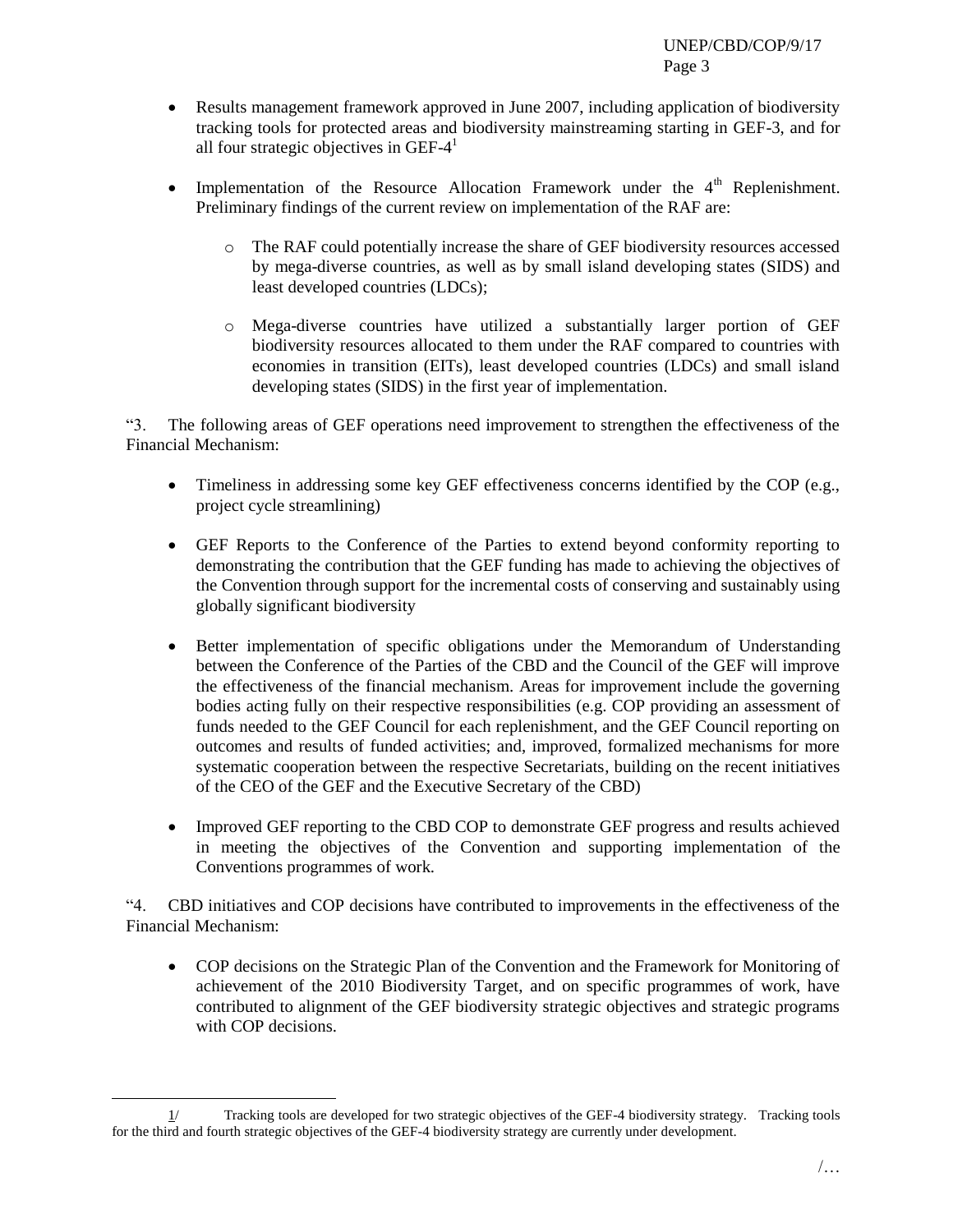"5. There is a need for further improvements in the formal COP Guidance to the Financial Mechanism:

- To make such guidance strategic, coherent, and prioritized to guide programming and project development for the GEF biodiversity focal area
- To provide guidance on funding requirements for the Financial Mechanism to assist developing country parties, and parties with economies in transition to fulfill their obligations under the convention
- To align CBD decisions with the GEF replenishment process, beginning with the 5th Replenishment negotiations to begin in 2009.
- The CBD COP and SCBD do not make adequate use of the GEF's monitoring and evaluation products and results to support and improve the work of the Convention, including the provision of COP Guidance to the GEF. There is no mechanism for ensuring that GEF monitoring and evaluation reports are formally transmitted to the COP.

"6. Proposed improvements on streamlining the guidance provided by the COP to the GEF, contained in the Recommendations of the 2<sup>nd</sup> meeting of the Working Group on the Implementation of the Convention, and augmented by a determination of funding requirements, would help address these weaknesses, if adopted by the Parties at COP IX.

"7. The Memorandum of Understanding between the CBD COP and the Council of the Global Environment Facility, agreed in 1996, has been partially implemented. Both the GEF and CBD have met a number of their respective obligations. Opportunities remain with both the GEF and the CBD to strengthen the effectiveness of the GEF as the Financial Mechanism of the CBD, through full implementation of the MoU.

## *"Recommendations*

"1. The Review recommends that the GEF Council and the CBD COP ensure that their respective decision-making processes, including the GEF Replenishment process, meetings of the COP, and meetings of the GEF Council, are aligned in time and are fully informed by the decisions of the other body.

"2. The Review recommends that the CBD and the GEF work to fully implement the Memorandum of Understanding between the CBD COP and the GEF Council through:

- a. The GEF Council strengthening its reporting to the CBD COP to extend beyond on activities-based reporting to results-based reporting on the contribution that the GEF funding makes to achieving the objectives of the Convention
- b. The CBD COP providing clear, prioritized guidance including on funding requirements for the GEF in its role to support global benefits
- c. Strengthening inter-secretariat cooperation.

"3. To strengthen inter-secretariat cooperation for improved implementation of the Memorandum of Understanding between the CBD COP and GEF Council, the Review recommends that the Executive Secretary of the CBD and the CEO of the GEF develop and implement a plan for more systematic and regular processes of cooperation between the Secretariats. This plan can build on initiatives taken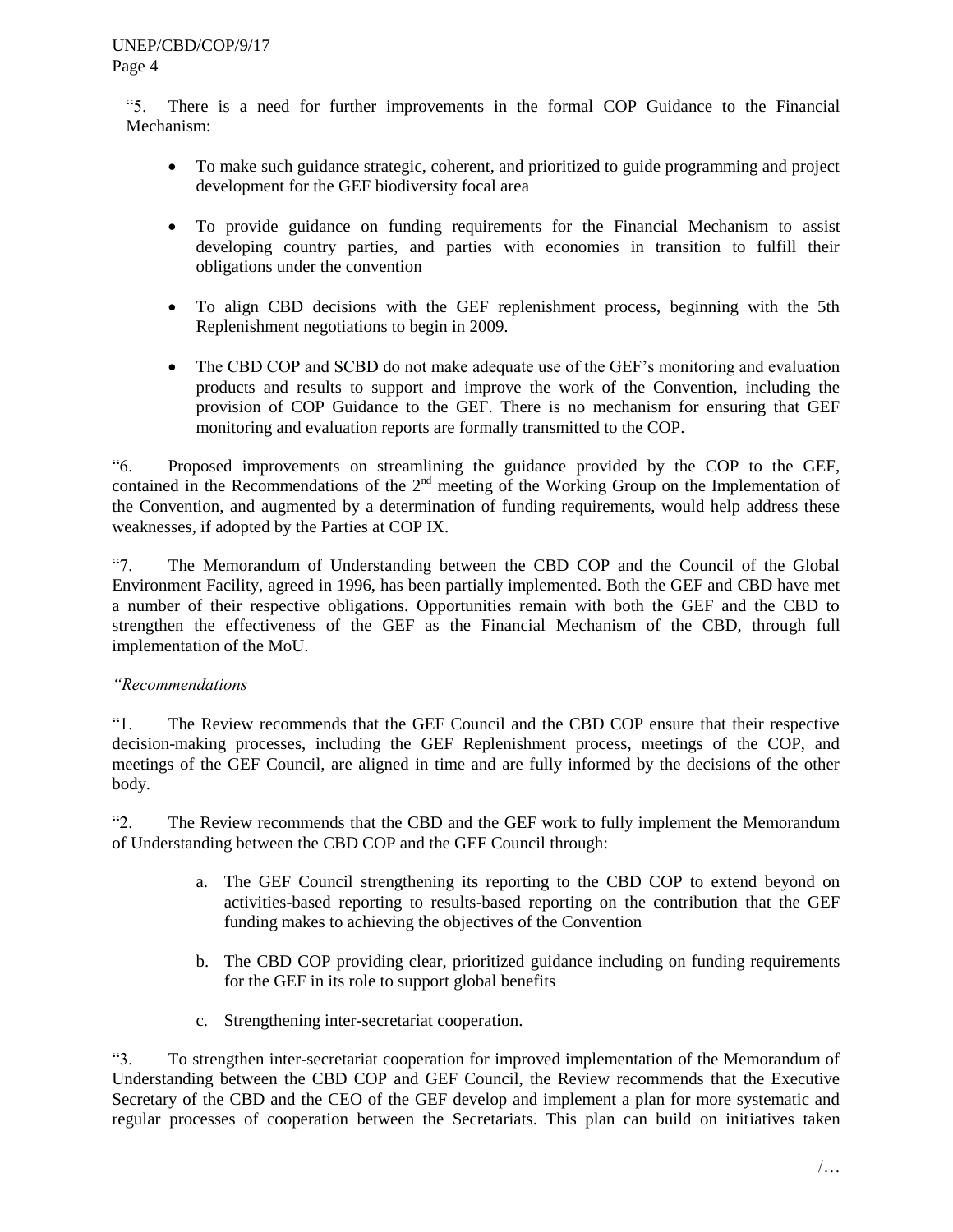recently to strengthen cooperation, and those which have been successful in the past. Elements of such a plan can include:

- a. An annual meeting of the GEF CEO with the Bureau of the Convention;
- b. Participation by the SCBD in the work to develop the biodiversity strategy for the  $5<sup>th</sup>$ replenishment. This could include CBD participation on a technical advisory group as was employed during the finalization of the GEF-4 biodiversity strategy;
- c. Continuing and widening the participation of CBD Secretariat scientific and technical staff on steering committees of GEF biodiversity projects that are of particular importance to the Convention processes at the invitation of the GEF Implementing Agencies and the GEF Secretariat; and
- d. Conduct of annual meetings of GEF Secretariat biodiversity staff with CBD Secretariat staff responsible for CBD programs of work referenced in the GEF's Biodiversity Strategic Programmes.

"4. The Review recommends that the COP adopt a substantive four-year framework for programming related to the utilization of GEF resources, which sets clear priorities, timelines and indicators of progress against which results can be reported by the GEF, and that the framework build on the CBD Strategic Plan and the GEF 4 Biodiversity Strategic Objectives and Strategic Programs to achieve maximum alignment and effectiveness.

"5 The Review recommends that the COP analyse and make a request to the GEF Trust Fund for the amount of funds, consistent with the global benefits mandate of the GEF, that are necessary to assist developing countries, and countries with economies in transition to fulfill their commitments under the convention. This should be formally transmitted to the GEF Council in order to be included in the negotiations for the 5th Replenishment, and future replenishments.

"6. The Review recommends that the GEF improve its reporting to the CBD to advance beyond demonstrating conformity of GEF activities with COP Guidance to demonstrating the contribution that the GEF makes to achieving the objectives of the Convention and its programmes of work. In order to give effect to this recommendation, we recommend that:

- a. The COP, in consultation with the GEF, specify the form and nature of results-based reports it expects from the GEF in its Guidance to the GEF – and maintain a set format for the period of each Replenishment
- b. The GEF reports to the COP focus on progress and results achieved against the three CBD objectives, the Strategic Plan of the Convention, the obligations of Parties under the Convention (e.g. national reports), as well as progress and results in support of the Cartagena Biosafety Protocol.

"7. The Review recommends that the CBD COP adopt a 4-year financing plan for implementation of the Convention, which specifies the roles and level of expected financing at the national, regional and international levels, from the GEF including co-financing, from national governments, from bilateral and multi-later donor agencies, and from private sources. This would provide a realistic assessment of demand as a basis for the resource mobilization strategy which is currently under development.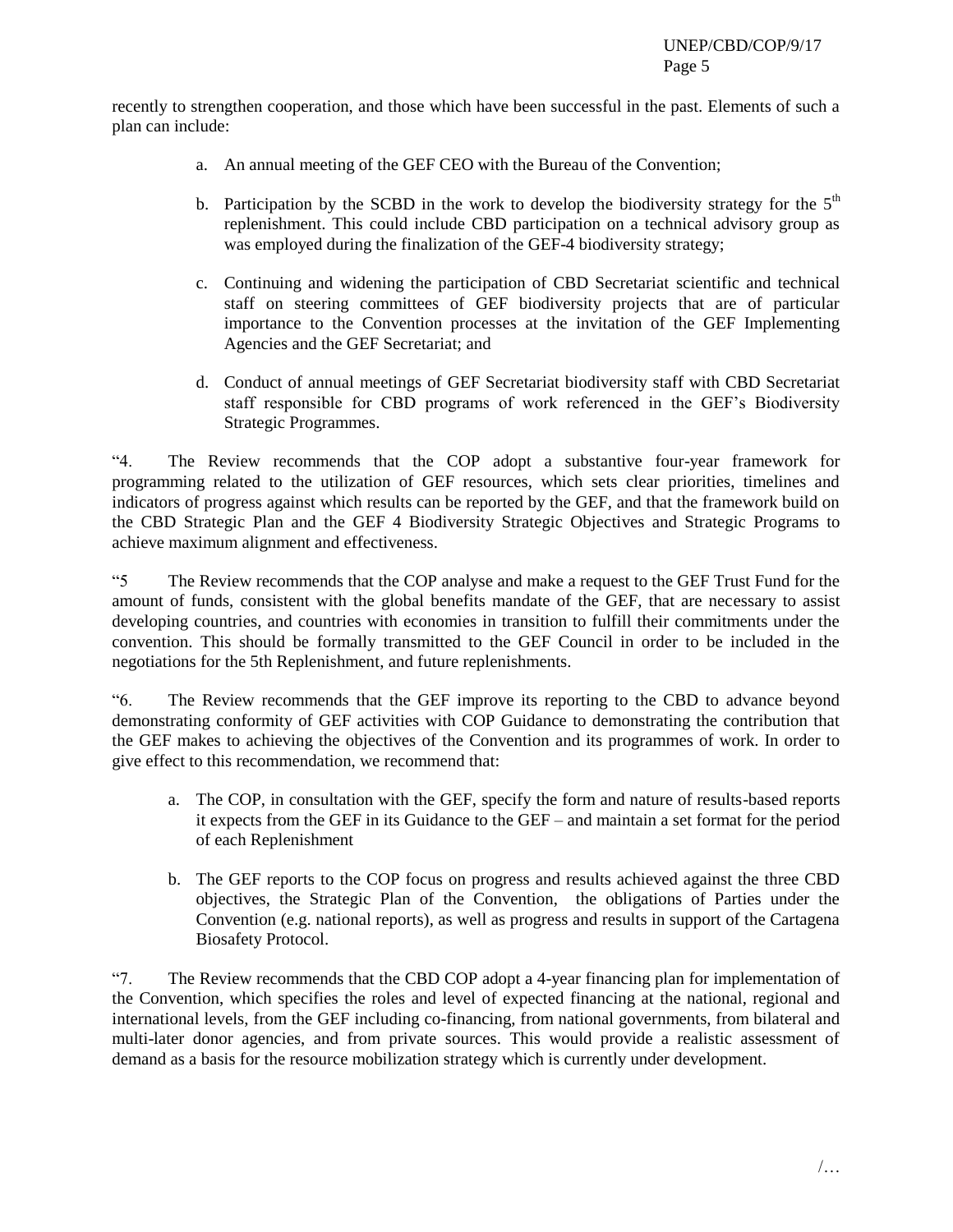"8. The Review recommends that the CBD COP request the GEF Council to formalize an appropriate and ongoing role for the GEF in assisting resource mobilization for the Convention on Biological Diversity.

"9. The Review recommends that the Mid-Term Review of the Resources Allocation Framework assess the reasons for the initial low level of utilization of GEF biodiversity resources by SIDS, LDCs, and EITs, including implementation factors such as capacity constraints and factors related to the design of the RAF.

"10. The Review recommends that the GEF develop improved data sets and web-based data tools to allow for improved reporting on GEF projects, and access to biodiversity portfolio information by Parties and other stakeholders. These data should be presented by CBD objectives and CBD programmes of work, as well as by GEF biodiversity strategic objectives and strategic programmes. This will allow for improved reporting to the COP by the GEF Council, and for Parties and stakeholders to determine GEF's contribution to implementation of the Convention.

"11. The Review recommends the GEF EO undertake a thorough review of how sustainability is addressed and assured in the GEF biodiversity focal area at all levels, including in the development and application of the strategic programmes for biodiversity, project design and implementation, and evaluation of programmes and projects. This review needs to involve a range of stakeholders with expertise and experience in project and environmental sustainability, including those actively working with the CBD.

"12. The Review recommends that the COP request the GEF Council to formally recognize and elaborate, in the GEF Monitoring and Evaluation Policy, the role of the GEF monitoring and evaluation system in supporting the CBD and the other conventions for which it serves as the financial mechanism.

"13. The Review recommends that the COP request the GEF Council to transmit all relevant GEF evaluations as separate reports, as well as summaries of each evaluation report as a chapter of each GEF report to the COP, in order for these to be considered as COP documents.

"14. The Review recommends that the COP, with the assistance of the SCBD, GEFEO and GEFSec, put in place an enhanced monitoring and evaluation function to improve information flow on GEF monitoring and evaluation results to inform COP decision making and the implementation of the Convention."

## **III. RECOMMENDATIONS**

5. The following draft decision is proposed, after consultation with the Global Environment Facility, for consideration by the ninth meeting of the Conference of the Parties:

"*The Conference of the Parties*,

"*Recalling* Article 21, paragraph 3, of the Convention,

"*Recalling also* the Memorandum of Understanding between the Conference of the Parties and the Council of the Global Environment Facility,

"*Having reviewed* the report of the Global Environment Facility to the ninth meeting of the Conference of the Parties,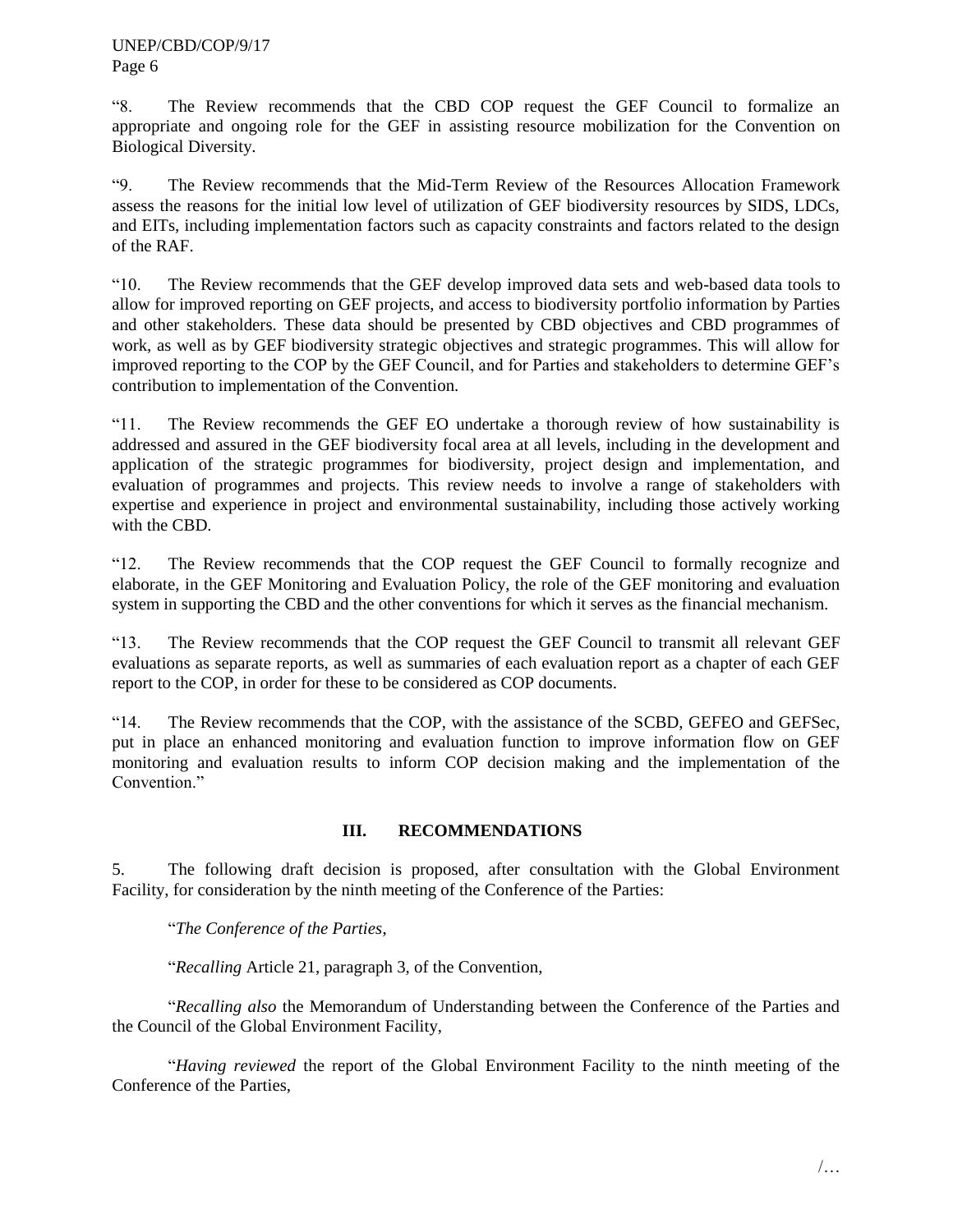"*Having considered* the independent report on the third review of the effectiveness of the financial mechanism of the Convention,

"1. *Notes* the reform measures introduced by the Chief Executive Officer of the Global Environment Facility to improve relevance and responsiveness of the financial mechanism;

Decides to continue to explore ways and means to improve the effectiveness of providing guidance to the financial mechanism, including four-year frameworks for programme priorities related to utilization of GEF resources for biodiversity, coinciding with replenishments of the Trust Fund of the Global Environment Facility;

"3. *Requests* the Council of the Global Environment Facility to take the following action in order to improve the effectiveness of the financial mechanism:

(a) Improve results-based reporting on the GEF contribution to financing the incremental costs of achieving the Convention's objectives;

(b) Report on implementation of the four-year framework for programme priorities related to utilization of GEF resources for biodiversity to the tenth meeting of the Conference of the Parties;

(c) Enhance the role of the Global Environment Facility in mobilizing resources for achieving the Convention's objectives;

(d) Address capacity constraints, especially in small island developing States, least developed countries and countries with economies in transition, and factors related to the design and implementation of the Resource Allocation Framework;

(e) Improve project information system including data sets and web-based data tools to allow for increased accessibility and better tracking against the guidance from the Conference of the Parties;

(f) Promote exchange of experience and lessons learned in addressing sustainability of funded projects on biological diversity;

(g) Recognize and elaborate, in the monitoring and evaluation policy of the Global Environment Facility, the role of the conventions for which it operates the financial mechanism, including formal transmission of well-summarized evaluation products and full evaluation reports relevant to biological diversity to the Conference of the Parties;

(h) Include in its regular report findings, conclusions and recommendations of all relevant evaluations of the GEF Evaluation Office;

"4. *Encourages* the Executive Secretary, the Chief Executive Officer of the Global Environment Facility and the Director of the GEF Evaluation Office to continue to strengthen intersecretariat cooperation on policy formulation, project development and oversight, as well as monitoring and evaluation;

"5. *Requests* the Executive Secretary to, for consideration by the tenth meeting of the Conference of the Parties:

(a) To conduct, in consultation with the Global Environment Facility, a preliminary assessment of the amount of funds that are necessary to assist with the implementation of the Convention for the sixth replenishment period of the Trust Fund of the Global Environment Facility;